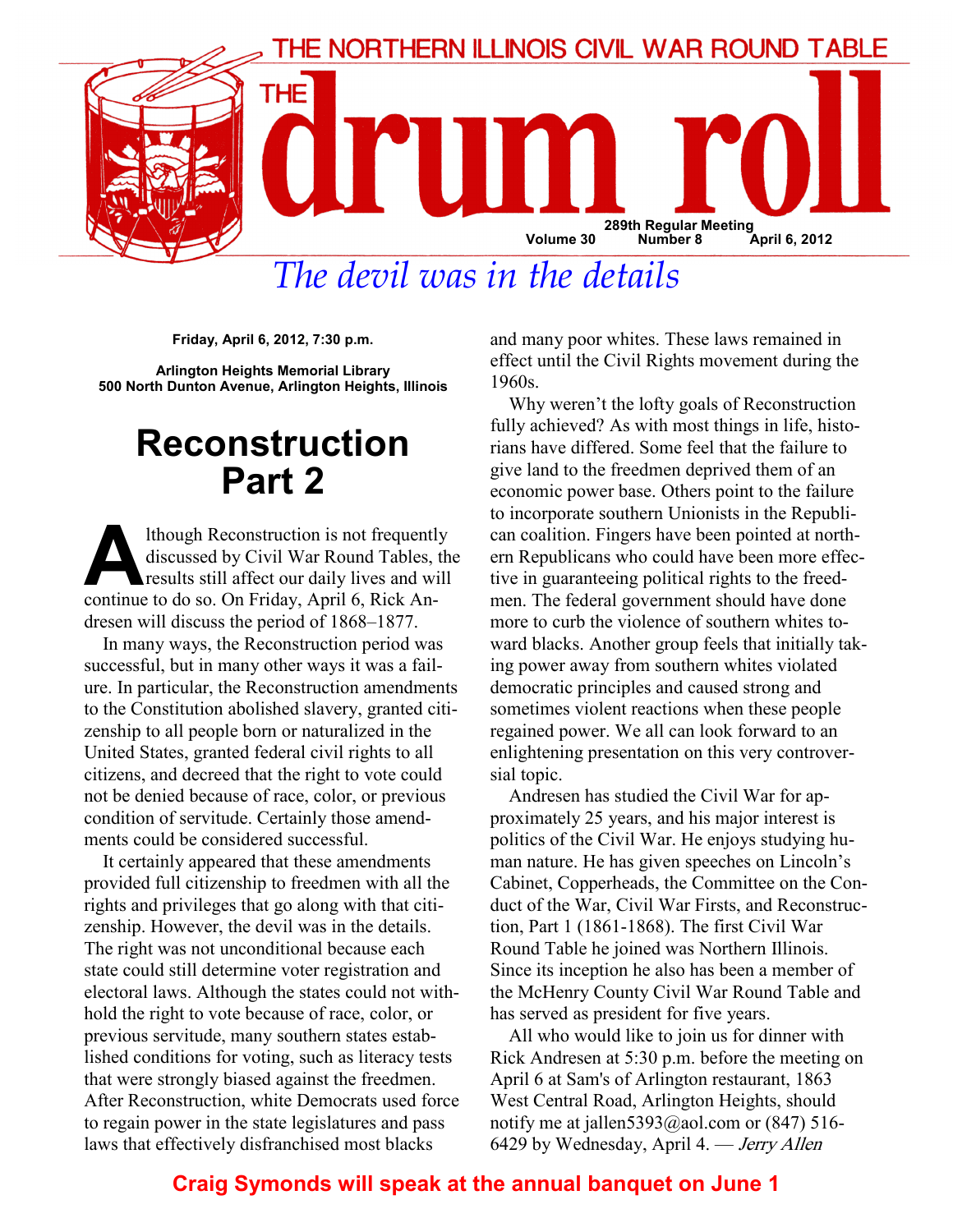## Mitchel, Andrews, the General, and Early Opportunities Squandered

## By Tom DeFranco

M any of us who study the Civil War<br>watched TV and the movies as chil<br>I remember Channel 5 presenting Treat Locomotive Chase starring Fess Parke watched TV and the movies as children. I remember Channel 5 presenting The Great Locomotive Chase starring Fess Parker and Jeff Hunter on the Wonderful World of Disney. Recently I watched, for the first time, the Buster Keaton silent version of the adventure on TCM. It was one of the greatest adventure stories in the

worked as a spy for Don Carlos Buell. When Buell became engaged at Shiloh to support Grant, Mitchel moved to Shelbyville from Nashville to protect the latter city from an advanced position. In Shelbyville, on April 7, 1862, while the fighting on the second day at Shiloh was still raging, Andrews met with Mitchel and convinced him that he and a small band of men could cut Confed-

annals of American military history. The larger picture of the event is also dramatic. To give the Northern Illinois Civil War Round Table the story of General, plus



the theft of the General Ormsby M. Mitchel James J. Andrews William A. Fuller



erate rail and telegraph connections and destroy bridges by stealing a train. The same day, Mitchel accepted the idea and ordered Andrews to begin the operation.

the larger picture, chief historian at the Chickamauga/Chattanooga National Military Park, Jim Ogden, visited us on March 2, 2012.

Ogden started with a character sketch of General Ormsby Mitchel. Mitchel seemed to be a renaissance man. He graduated from West Point as a member of the class of 1829, the class of Robert E. Lee and Joseph E. Johnston. He graduated either 15th of 56 or 5th of 46, depending upon the source. He stayed at West Point for a while to teach mathematics, but later became a chief engineer with the Little Miami (OH) Railroad, studied and practiced law, and became a renowned astronomer in Cincinnati. When war broke out, he sided with the Union and found himself in charge of a division in Don Carlos Buell's Army of the Ohio.

The other key person in this story is James J. Andrews, a civilian who posed as a black market merchant selling necessities such as quinine and Page 2 drum roll, April 2012

About twenty men from three Ohio regiments of Joshua Sill's brigade volunteered for the job. Mitchel and his division were to rendezvous with Andrews and his raiders in Huntsville, Alabama, on April 11, after the raiders seized the train and did their damage. The move to Huntsville was to be simultaneous and bloodless. From there, Mitchel's division was to capture Chattanooga, which according to intelligence reports had only a 3000-man garrison, the closest reinforcements being at Atlanta. There were several glitches in the execution of seemingly minor, but very important, elements of Andrews's plan.

First, Andrews did not gather the necessary equipment to destroy track or cut telegraph wire. Second, no one accounted for the fact that the train they grabbed would have to stop at various stations along the way because it was on a regular schedule. They would be forced to stop and wait for southbound traffic before they could proceed.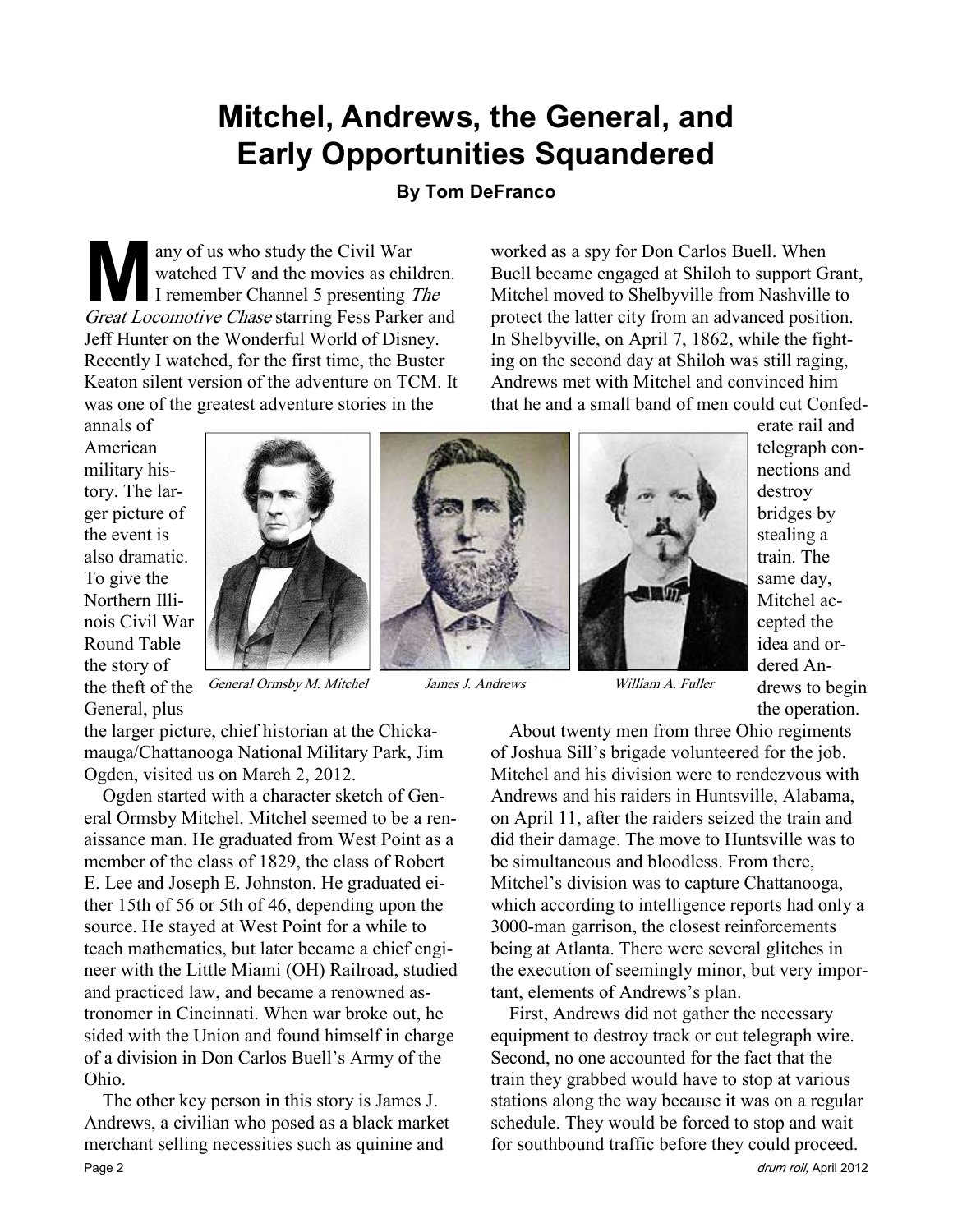They underestimated the time needed to stop and rip up track and cut telegraph lines. And no consideration was given to the need to switch tracks when they reached Chattanooga.

When the raiders began their adventure, they met Andrews for the first time just east of Shelbyville. They then dispersed into the night and agreed to meet at Marietta, Georgia, to hop on the targeted train. The first calamity that greeted them came courtesy of Mother Nature. It started raining and would not stop for about ten days. As planned, Mitchel and his men captured Huntsville in a bloodless seizure on April 11.

Unfortunately, the raiders didn't begin their part of the mission until the next morning. Captain William Fuller, conductor of the General, a mixed passenger and freight train, began his morning trip out of Atlanta at 4 a.m. and by 5:15 reached Marietta, where Andrews and 19 of his men (two didn't make the train, having been pressed into Confederate service). A short while later, the train stopped at Big Shanty, Georgia, for breakfast. It was then that Andrews and his men seized the General and three boxcars. When Fuller discovered that the General had been stolen, his blood began to boil. He grabbed a push car and pursued the raiders.

At Kingston, the raiders had to await the passage of southbound freight traffic before resuming the trip to Chattanooga. A little north of Kingston the raiders managed to break up some track, forcing Fuller and his party to continue the chase on foot for a stretch. Near Adairsville, Fuller and his party commandeered the south-bound freight train, the Texas, and the pursuit began in earnest. The Texas ran in reverse at speeds up to 60 miles per hour. Eventually, the chase ended just north of the Ringgold, Georgia, station, not far from the area of the battle to be fought near Chickamauga Creek in about a year and a half.

As for Mitchel's capture of Huntsville: It provided the Federal forces with the same benefit that the seizure of Corinth did some seven weeks later. It denied the Confederates a main east/west railroad line and gave the Union an opportunity to seize the important rail and river hub of Chattanooga. Unfortunately, there was no support to capture that city and it would remain in Confederate hands until September 9, 1863, a possible opportunity squandered.

On behalf of the Round Table, I wish to thank Jim Ogden for his fine presentation of the story of one of the Civil War's greatest adventures — big picture and small.

## April Events

#### April 4, Lake County Civil War Round Table.

Charlie Banks will speak on U.S. Military Railroads.

#### April 10, McHenry County Civil War Round

Table. Marta Vincent will speak on Clothing Worn by Women during the Civil War.

April 13, Chicago Civil War Round Table. Marshall Krolick will speak on Riding for the Union: 8th Illinois Cavalry Troopers.

#### April 20, Salt Creek Civil War Round Table. Richard Crowe will speak on Lincoln Assassina-

tion Theory.

drum roll, April 2012 **page 3** April 21, Gail Borden Library, Elgin. Leviathan 63 steam locomotive, a replica of the locomotive that pulled President Lincoln's funeral train, will be on display from 9 a.m. till 5 p.m. in partnership with the Historic Railroad Preservation Group and Elgin History Museum. Various activities will be

available throughout the day. Information can be obtained at (847) 742-2411 or gailborden.info. April 14, Sons of Union Veterans of the Civil War, Springfield. Lincoln's Death Day Ceremony to be held at Oak Ridge Cemetery will feature a military parade, posting of the colors, addresses by dignitaries, presentation of wreaths, and taps. NICWRT member Dave Corbett will present Lincoln-themed entertainment at the luncheon following the service in the Abraham Lincoln Hotel. More information is available at  $(217)$  782-2717. April 22, First United Methodist Church, Galena. The church the Grants attended while they lived in Galena will celebrate President Grant's birthday. He and Mrs. Grant will be in their pew, and the national chaplain of the Sons of Union Veterans will conduct the service at 10:30 a.m. President Lincoln also is expected to attend.